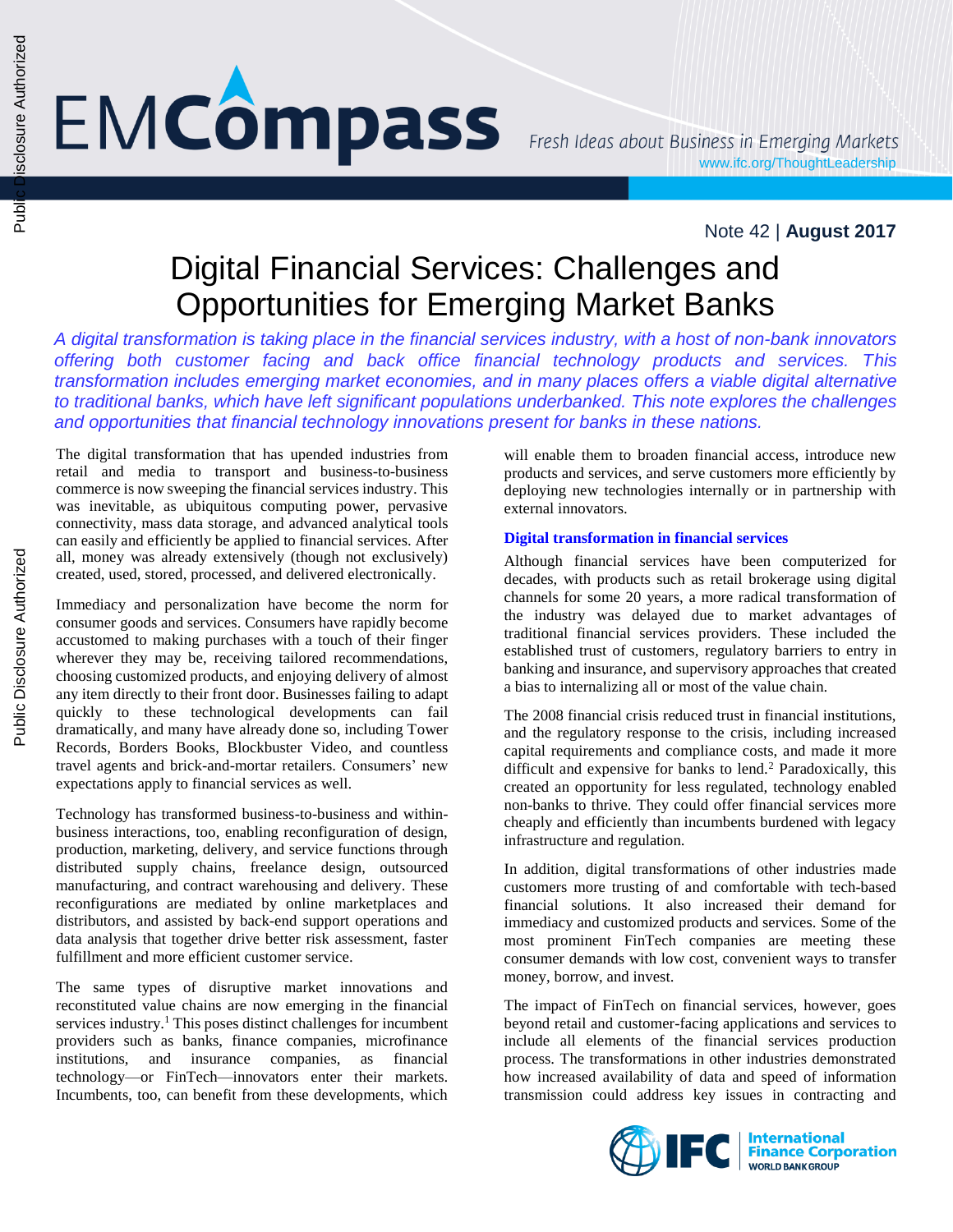monitoring that had determined the structures of firms and the degree of internalization of activities. For example, the ability to send designs across the world and monitor the quality of production has enabled the separation of design and marketing from manufacturing and logistics in companies such as Apple and Nike.

Yet commercial banks are still internalizing almost all aspects of channels, product design, and operations as well as a fair amount of private infrastructure (with call centers being an occasional exception, though many such operations were offshored rather than outsourced).

New FinTech entrants can optimize a single link of the financial services value chain to provide a bank-beating solution that can connect to the rest of the financial ecosystem. That might mean delivering services directly to users' mobile devices instead of using bank branches, dispensing with proprietary communication lines by using encrypted Internet transmissions, or avoiding the cost of data centers by utilizing cloud computing.

There are FinTechs offering point solutions in product areas such as payments, remittances, savings and investments, personal financial management, trade and invoice finance, small and medium-sized enterprises (SMEs), lending, and insurance.

Innovations are also directed at processes such as Anti-Money Laundering-Know Your Customer (AML-KYC) compliance, credit scoring, underwriting and risk management, customer service, collections and recovery, capital markets activities, asset securitization, middle- and back-office reporting, trade processing, and connectivity between banking systems.

While this note largely takes a functional or product oriented approach, the potential also exists for innovative technologies to change the scope of what is possible in financial services and disrupt traditional intermediation roles. Technologies with radically transformative potential include digital identities and currencies, distributed ledgers, big data, artificial intelligence, and machine learning. These are already being incorporated into specific products and solutions in familiar institutions, but may in time fundamentally transform financial intermediation.

#### **Impact on financial services value chains**

Some FinTechs aim to operate separately from—and compete directly with—banks. Others offer solutions to banks. Virtually all of them need to connect to other financial services and to existing infrastructure (for funds transfers, for example). And banks, whether they want to or not, will be dragged into this age of reconfiguration by market forces and, in some cases, by government interoperability mandates.

Where unitary proprietary bank systems once precluded connection to external solutions, interoperability that will help FinTechs to carve off profitable slices of banks' businesses is now mandated in some jurisdictions, notably the European Union.<sup>3</sup> The digital transformation of financial services is likely to result in more competition, with significant portions of banks' products and profitability at risk. Barriers to entry may have risen in terms of core bank compliance costs, but regulators' willingness to countenance non-bank competitors in product areas traditionally dominated by banks has increased, and the economics of banking have shifted. Cloud infrastructure and mobile channels mean that the provision of financial services no longer requires high fixed-cost mainframe data centers and branch networks, so costs are more variable.

While there may be consolidation in certain lines of business that have very large scale or network economies, at the same time it is increasingly easy for niche providers to offer tailored solutions to a particular market and be profitable with a much smaller asset base. Fintechs have taken market share in high margin slices of banking such as remittances and asset management, and technology-enabled challenger banks have emerged as serious contenders in a number of markets.

The reconfiguration of value chains is also crossing industry boundaries. SoFi, an online personal finance company offers career coaching, while Holvi, a Finnish-based financial startup, provides bookkeeping services and cash flow tracking. 4 Similarly, data analytics company Atsora, a Polish provider of SME financial management tools, offers its products to SMEs through banks and in turn leverages the data to create cash flow based scoring the banks can use to lend.<sup>5</sup>

As the financial services industry becomes increasingly contestable, decomposable, and reconfigurable, the capacity to innovate will be a key success factor. Banks that learn to adopt new technologies, adapt their products and processes, and become more adept at delivering tailored solutions to their customers will succeed. Given banks' preoccupation with the global financial crisis and regulatory requirements, non-bank innovators have been leading, or have acted as catalysts for, the digital transformation of financial services.

Yet incumbents are increasingly catching on. Just as brick-andmortar giants Wal-Mart and Target responded to the online threat from Amazon with strengthened online presences of their own as well as modified physical channels such as pick-up locations, almost every financial services provider, from banks to credit unions, now has Internet and mobile channels, and many are adopting new technologies across products and processes as well. FinTech innovations can help banks deliver enhanced risk assessment, reduce transaction costs, make operational back offices more efficient, lower fixed asset investment requirements, and enter new markets. At the same time, banks can help FinTech innovators address their target markets. Adoption of new technologies by incumbents has been aided by the use of standardized Application Program Interfaces (APIs) and the availability of plug-and-play third-

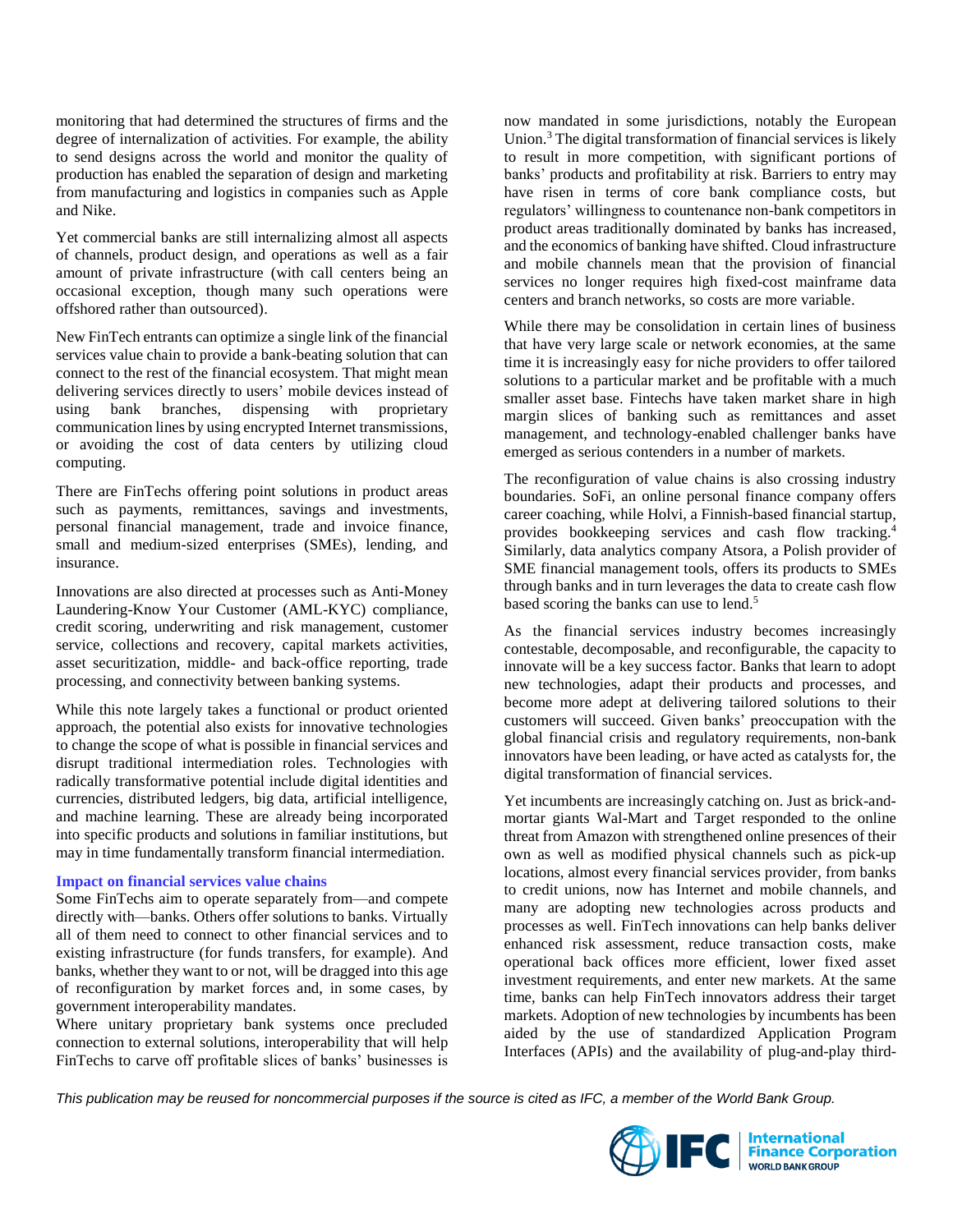party technologies, as well as an increasing willingness to partner to deliver value to a jointly shared client base. While sharing customers is difficult, collaboration has been increasing.

FinTechs have come to realize that most will not reach scale without leveraging the customer base and capital that banks have already accumulated, while banks now acknowledge that internal product innovation processes do not always meet customer expectations in terms of time to market or quality.<sup>6</sup> Both can benefit from partnerships that reconfigure financial services value chains.

#### **What is different in emerging market economies?**

E-commerce, online media, and new models in transport are making inroads in developing economies. Financial services transformation is also underway—and in some countries has outpaced the adoption of technology-driven business models in other industries. Mobile money adoption in Kenya and Bangladesh is an example. Still, there are specific challenges for the digital transformation of financial services and the development of FinTech in most emerging market countries. Four key challenges that have affected the digital transformation of financial services in these markets, relative to advanced economies, are:

- Low penetration of formal financial services
- Low income and financial literacy levels
- Underdeveloped technology ecosystems,
- Weak infrastructure.

Not all of these factors are present to the same degree across emerging market economies, but they shape the landscape for the provision of financial services both by banks and FinTechs, as well as the interactions between those two types of financial service providers.

#### **Box 1: Challenges for Banks and FinTech Companies in Emerging Markets:**

- 1. **Low levels of formal financial services** (cash dominance in transactions, informal credit and savings)
- 2. **Lower income and financial literacy levels** (low value transactions, smaller fees, need for user education)
- 3. **Underdeveloped technology and venture capital ecosystems** (shortage of skilled tech/finance entrepreneurs, small markets, limited revenue potential)
- 4. **Relatively weak infrastructure** (underdeveloped payment systems, customer credit data, legal enforcement mechanisms for payment obligations, power, telco/Internet coverage).

#### **The banking-fintech dynamic development space: a crosscountry comparison**

To provide a more quantitative comparison across countries, in Figure 1 we use two indicators as proxies for these four challenges:

We measure formal banking penetration (representing the first two challenges, and displayed along the y-axis) and venture capital (VC) investment relative to GDP (representing the last two challenges, and displayed along the x-axis). The bubble sizes correspond to the estimated number of unbanked in each country.

Taking the average venture capital penetration and the leastsquares trend line for the interaction of the two variables as dividing lines, we get the four quadrants shown in Figure 1:

#### **Quadrant I (Upper Left): "Bank Dominance"**

This quadrant includes economies in which the traditional banking sector is already well established and will likely continue to dominate the market. In-sector competition may create a positive dynamic of service innovation among banks. Examples include Alior, Idea, and mBank in Poland. 7

With only nascent local tech ecosystems, innovation may come from foreign FinTechs. Regulators may seek to create an open environment for non-bank entry in order to foster competition and product and service innovation, but entrenched local banks enjoy a "home field" advantage.

#### **Quadrant II (Upper Right): "Partnering"**

In this quadrant banks are well entrenched and serve most of the population. However, the strong tech ecosystem will support innovations offering new value propositions or seeking to take market share from incumbents.

Banks can in turn leverage technology to compete. Some FinTechs will scale up on their own, while others will partner with banks for better access to customers, capital, payments systems, or other operating assets.

Examples include OnDeck Capital, which partnered with JPMorganChase for customer origination and balance sheet placement while providing the loan decision making and servicing, and TransferWise, which markets itself as a bank disruptor while partnering with banks for distribution.

#### **Quadrant III (Lower Right): "Tech Dominance"**

Countries in this quadrant have well developed tech ecosystems, while banks have left large segments of the market underserved. This has created an opportunity for non-bank innovators to enter the financial services market.

The regulatory environment and the extent to which it is open to the FinTech sector varies across countries. This is a key variable in determining the balance between FinTech and more traditional banks. China, for example, has been relatively open to big tech companies entering financial services. Ant

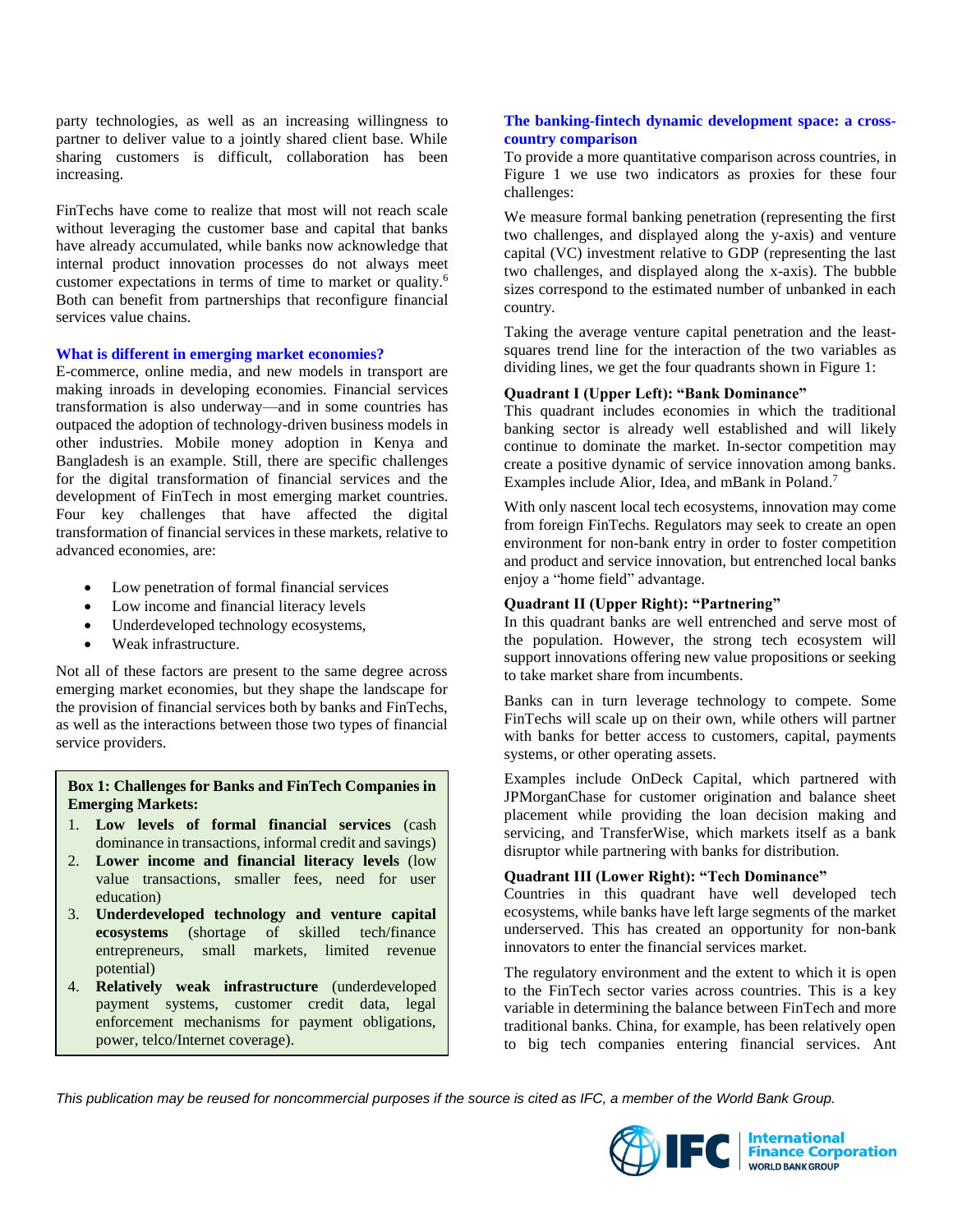Financial, a Chinese FinTech, has more than 450 million clients, ten times the number served by any one of the world's largest banks and equivalent to about 60 percent of the number of bank accounts in China. 8 India, on the other hand, has introduced new types of financial services licenses while continuing to require that these new services be conducted by licensed and regulated institutions.

This regulatory environment has resulted in more cross-sector convergence as some tech companies obtain financial services licenses while others partner with banks, and banks seek new functionality via partnerships with FinTechs.

**Quadrant IV (Lower Left): "Race to the Finish"**

Here we see low levels of bank penetration and underdeveloped technology ecosystems. Telecom companies tend to be the most significant local tech players, and in some countries have led the digitalization of the financial industry through mobile money products. However, banks have a chance to catch up if they choose to adopt innovations before the telecom firms corner the market.

For example, in Peru the Association of Banks, along with individual banks, mobile phone companies, and the government launched BIM (billetera movil or mobile wallet) in 2015 as a mobile money platform for interoperable services offered by both financial institutions and mobile phone companies.<sup>9</sup>

This created an opportunity for banks to innovate alongside telecoms in providing digital financial services.



unbanked population in each country/region)

*Source: IFC staff calculations; World Development Indicators, The World Bank, 2016; Global Findex, The World Bank; PitchBook Data, Inc. 2016.*

**Emerging market banks: challenges and opportunities in Quadrants III and IV**

Most developing countries fall into Quadrants III and IV are characterized by lower levels of both funding for technology innovation and of banking penetration. Three country examples illustrate the dynamics of Tech Dominance and Race to the Finish in selected countries.

**Example 1: "Tech Dominance" (Quadrant III) - China** Although China's average income is relatively low, the size of its middle class is roughly similar to the population of Europe.

This, coupled with China's advanced educational system and its active participation in global supply chains, has resulted in a strong tech ecosystem including large local tech firms, strong engineering and business skillsets, and active private equity and venture capital investors. Thus, the challenge of developing technology and VC ecosystems has largely been overcome in China.

Investment in financial infrastructure such as China UnionPay—the only authorized interbank network in China has also created a different set of initial conditions relative to

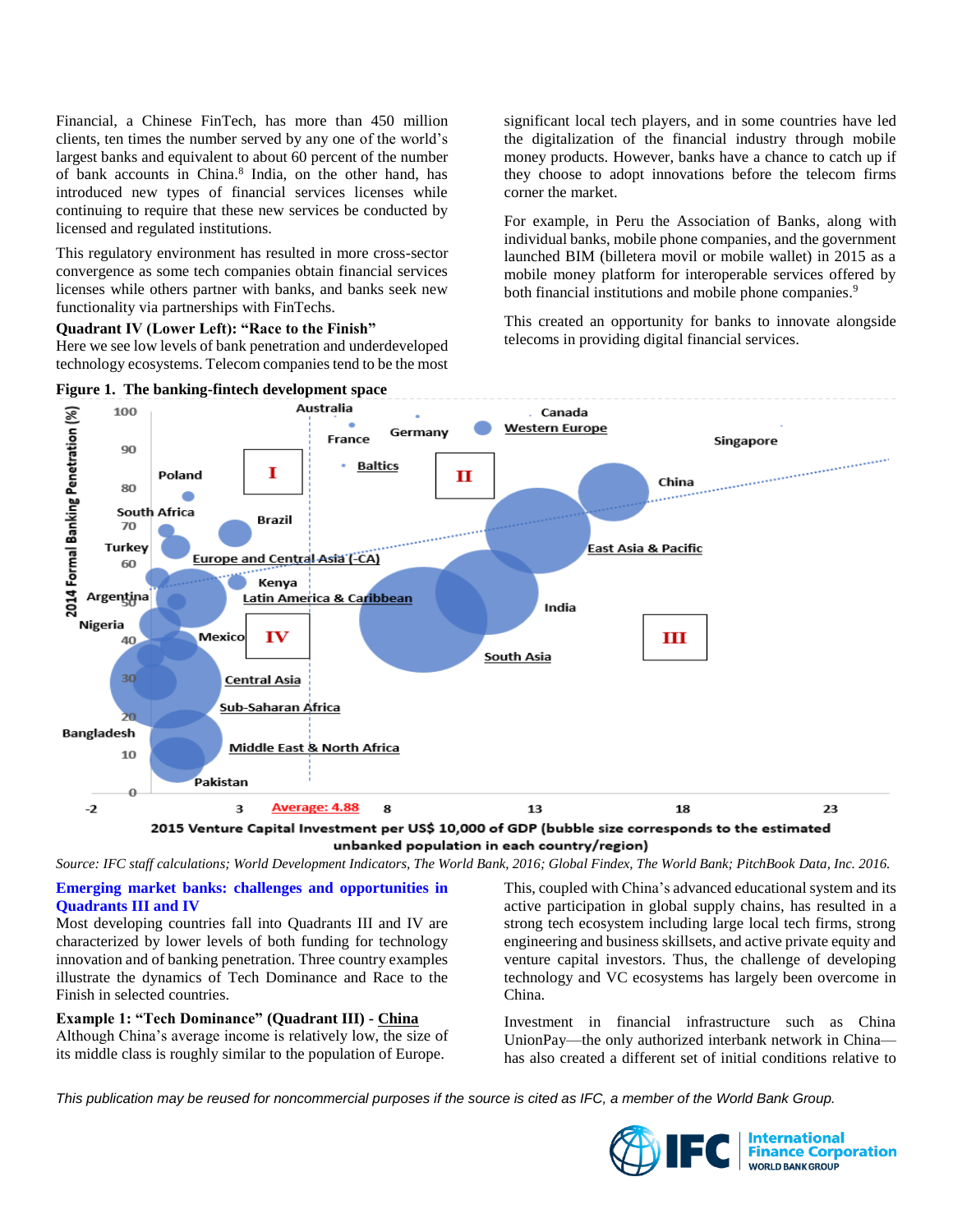the infrastructure challenges noted in Box 1 above. There were 5.4 billion outstanding payment cards issued in China by the end of 2015, or about four per person. <sup>10</sup> Purchasing volume by payment cards grew to \$8.4 trillion in 2015, equivalent to 77 percent of GDP. <sup>11</sup> China's non-bank payment institutions handle 54 percent of transactions, compared with 46 percent by traditional lenders.<sup>12</sup>

China's retail loan penetration rate is around 20 percent, among the lowest in the world.<sup>13</sup> Its banking sector prioritized stateowned enterprises and influential borrowers over SMEs and the wider retail market.

Responding to the market gap, over two thousand peer-to-peer lending platforms are in operation in the country, with the volume of peer-to-peer transactions as high as RMB 252.8 billion (USD 37 billion) in value by the end 2014, and that figure quadrupled in 2015.<sup>14</sup>

However, a number of prominent platform failures resulted in new regulation on loan sizes and required custodian arrangements for investor funds. Growth slowed in the first half of 2016, with more than 500 platforms closing down. Further consolidation is likely as compliance costs kick in and unsound platforms are weeded out.<sup>15</sup>

The large and growing middle-income segment created market momentum and critical mass for service providers who can leverage that base of activity to serve poorer segments as well. As a result, China's alternative finance sector, which includes not only the peer-to-peer lenders but also big tech companies active in financial services and other FinTechs, rapidly outpaced most developed and developing markets. While peerto-peer transactions will continue to grow, tech companies will play a bigger role in the financial sector.

In 2015 alone, Alibaba's online payment platform, Alipay, had 451 million annual active users and 153 million daily transactions. <sup>16</sup> Alibaba's Ant Financial has become the largest FinTech company in the world by market value.<sup>17</sup> Beyond online payments, the tech giants of China expanded their reach to lending services in 2016. Tencent, Alibaba and Baidu established WeBank, MYBank and Baixin bank respectively, with the aim of helping SMEs gain easier access to capital.<sup>18</sup>

While tech companies seem to have the growth edge relative to banks, there is evidence that banks are waking up to the innovation imperative and the underserved market of SMEs and innovators. <sup>19</sup> At the same time, retail depositors have learned that promises of high returns from some peer-to-peer lenders were too good to be true.

Although FinTechs linked to tech businesses like Tencent, Alibaba, and Baidue are building significant financial services brands, it may prove challenging for a broad range of standalone startups to develop sufficient client trust to compete at scale with China's tech giants or traditional banks.

#### **Example 2: "Tech Dominance" (Quadrant III) – India**

Like China, India has a world-class tech industry set against the backdrop of a financial services industry that does not yet serve the mass market and small enterprises. A robust tech sector based on world-leading software and information technology companies has developed over recent decades. This has created a tech ecosystem, including skills and capital, that is supporting a burgeoning FinTech sector, including innovators in payments, digital small enterprise and retail lending, personal financial management, and insurance.

India's tech sector had been held back by regulation that limited unlicensed entities from performing banking activities while maintaining high barriers to obtaining a banking license. However, new regulations announced in 2014 will enable tech companies to compete. Many FinTechs have already obtained or sought licenses.

Important advances in infrastructure, especially digital identity that can be linked to bank accounts, have provided an opportunity to reduce the cost of customer on-boarding and ongoing compliance. This enables financial institutions to reach hundreds of millions of new customers. These advances in regulation and infrastructure are paving the way for increased provision of financial services from both traditional and nontraditional providers.

The demonetization of notes announced in November 2016 has accelerated the shift from paper to electronic payments and added momentum to the technology-driven transformation of financial services in India.

Payments banks were conceptualized by the Reserve Bank of India in 2014 as a new model to increase access to financial services for unbanked or underbanked groups such as small businesses, low-income households and migrant workers. The two main differences between a payments bank and a traditional bank are that the former can only accept deposits of up to 100,000 Rupees (\$1,550) per account and are not allowed to issue loans or credit cards. $^{20}$ 

Low-cost, paperless operation through mobile phones could allow payments banks to address market segments characterized by low value/high volume transaction. In 2015, the Reserve Bank granted eleven companies, including the country's biggest mobile service providers, "in-principle" licenses to launch payments banks.<sup>21</sup>

The first live payments bank was launched in January 2017 by Airtel, a mobile network operator. India's largest digital goods and mobile commerce platform, Paytm aims to have its new payments bank open 200 million banking and mobile wallet accounts within the coming year. $^{22}$ 

A key element of the support infrastructure needed to reach more customers has been provided by the Unique Identification Authority of India (UIDAI). This government agency, which is

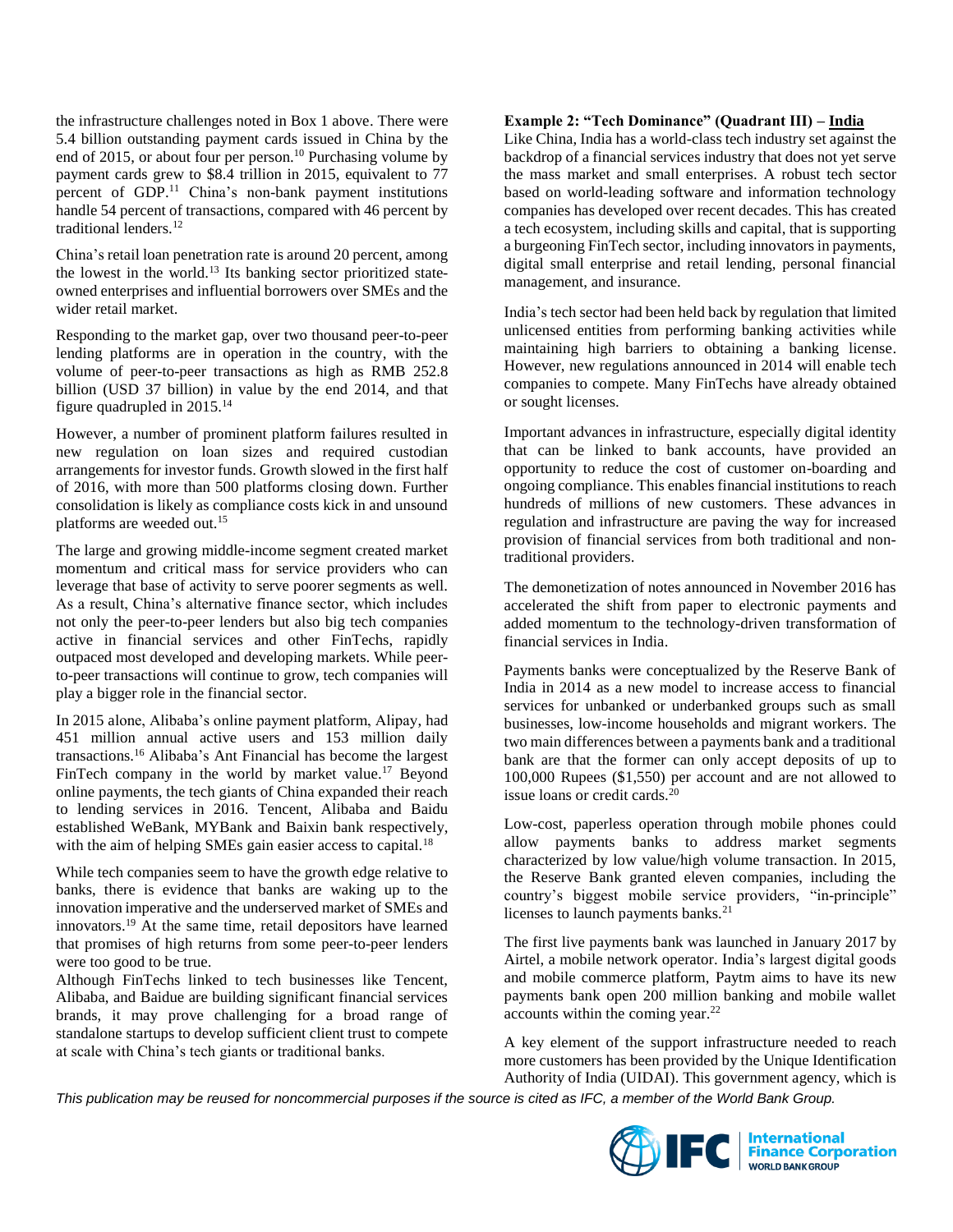the world's largest national identification number project, has enrolled more than a billion residents of India since September 2010.<sup>23</sup> UIDAI issues Aadhaar identification numbers, collecting demographic, biometric and other details during enrollment. The Aadhaar number can be used for paperless identity verification when opening a financial account, reducing the risk of identity fraud.

This allows banks to fulfill their Know Your Customer, or KYC, requirements for hundreds of millions of new customers. Aadhaar-enabled e-KYC processes could halve costs and time relative to paper-heavy processes. <sup>24</sup> Some 34 banks have used e-KYC to open over three million bank accounts across the country, contributing to a fourfold year-on-year increase in India's mobile banking transaction value by the end of December 2015. 25

The identity infrastructure can be linked to the payments infrastructure of the National Payments Corporation of India to access funds and route payments to an individual's phone or bank account. The Aadhaar Enabled Payment System allows the individual to use Aadhaar data for authentication rather than a debit card, in order to perform financial transactions at a banking correspondent. The Unified Payments Interface allows a bank account to be linked to phones and apps.

At the start of 2017 the government launched an inter-operable payment app, Bharat Interface for Money, which became a popular download.<sup>26</sup> DigiLocker, a platform for issuing and verifying digitally signed documents and certificates, was recently integrated with UIDAI and will allow further streamlining of financial services.

This "India Stack" of technology built upon Aadhar will improve credit availability as well. Lenders can link a customer's identity to digital transaction data, enabling more efficient credit appraisals, and use the payments and document functions for efficient underwriting, processing, disbursing and loan collection. 27

India has a large SME funding gap that is as much about market size (the number of towns and cities dwarfs the branch numbers of even the largest banks) as it is about traditional banks' reluctance to lend except to known borrowers who have sufficient collateral.

As in some of the developed markets (Quadrant II), there has been strong growth of non-bank alternative lenders addressing this gap in small firm financing with innovative digital solutions, quicker turnaround, analytics and credit-scoring driven underwriting and cost effective customer acquisition. These include NeoGrowth, LendingKart, and Capital Float, technology platforms that lend to SMEs across the country. These lenders use cash flow data, digital transaction history, and other non-traditional information to build credit profiles.

Others, such as KredX, are creating digital platforms for invoice finance.<sup>28</sup> Lenders must either obtain a license or book the loans through a bank or Non-Banking Financial Company (NBFC); thus a number of tech companies have partnered with licensed institutions. Since the new lending platforms lack a low-cost deposit base, most of these lenders are funded by banks and institutional investors. Peer-to-peer lending, which serves a combination of retail and micro/small and medium enterprise borrowers, has also been growing rapidly. Currently covered only by the Negotiable Instruments Act, these lenders may be put under a new non-bank finance company category of Reserve Bank licensing.<sup>29</sup>

In November 2016 the Indian government announced the demonetization of large denomination bills, with the aim of combatting tax fraud, counterfeiting, and corruption. This removed 86 percent of currency in circulation, spurring a sharp increase in electronic payments, including interbank fund transfers, retail bankcard, and mobile wallet transactions.<sup>30</sup>

Mobile banking and digital payments service providers such as FreeCharge, Ola Money, Oxigen, and Paytm, as well as bank offerings including ICICI Pockets and Axis Bank's LIME have benefitted. Whether this momentum will persist after new cash notes come into circulation remains to be seen, but even a return to the previous trend will mean a continued shift to electronic payments. In March 2017 Amazon was awarded a mobile wallet license, adding another big player to the market $31$ , and in May 2017, SoftBank announced a \$1.4 billion investment into Paytm, joining previous investor Ant Financial in helping to expand the company, which aims to serve 500 million customers in three years.<sup>32</sup>

With its investment in digital identification, tiered licensing for financial services, and other innovations in financial infrastructure, India has addressed Challenges 3 and 4 (Box 1), creating an opportunity for financial services providers to focus on Challenges 1 and 2, reaching low-income customers with targeted and tailored information and services.<sup>33</sup>

Some are actively partnering with FinTechs to expand services and reach and improve efficiency. For example, Fullerton India, an SME-focused credit provider, has partnered with Creditvidya, a startup that leverages alternative data for credit scoring, to perform automated authentication and verification checks to improve the efficiency of Fullerton's loan processing.<sup>34</sup>

Given the market gaps and the strong tech ecosystem in India, FinTechs and new forms of banks have strong potential to dominate significant market segments. The viability of some of the current business models, however, has yet to be proved, and policy driven changes to pricing, market conditions, and permitted activities will continue to present challenges to standalone tech players. It seems fitting that this market, whose tech companies enabled so much of the business process outsourcing and offshoring that has changed corporate

*This publication may be reused for noncommercial purposes if the source is cited as IFC, a member of the World Bank Group.*



**EC** Enternational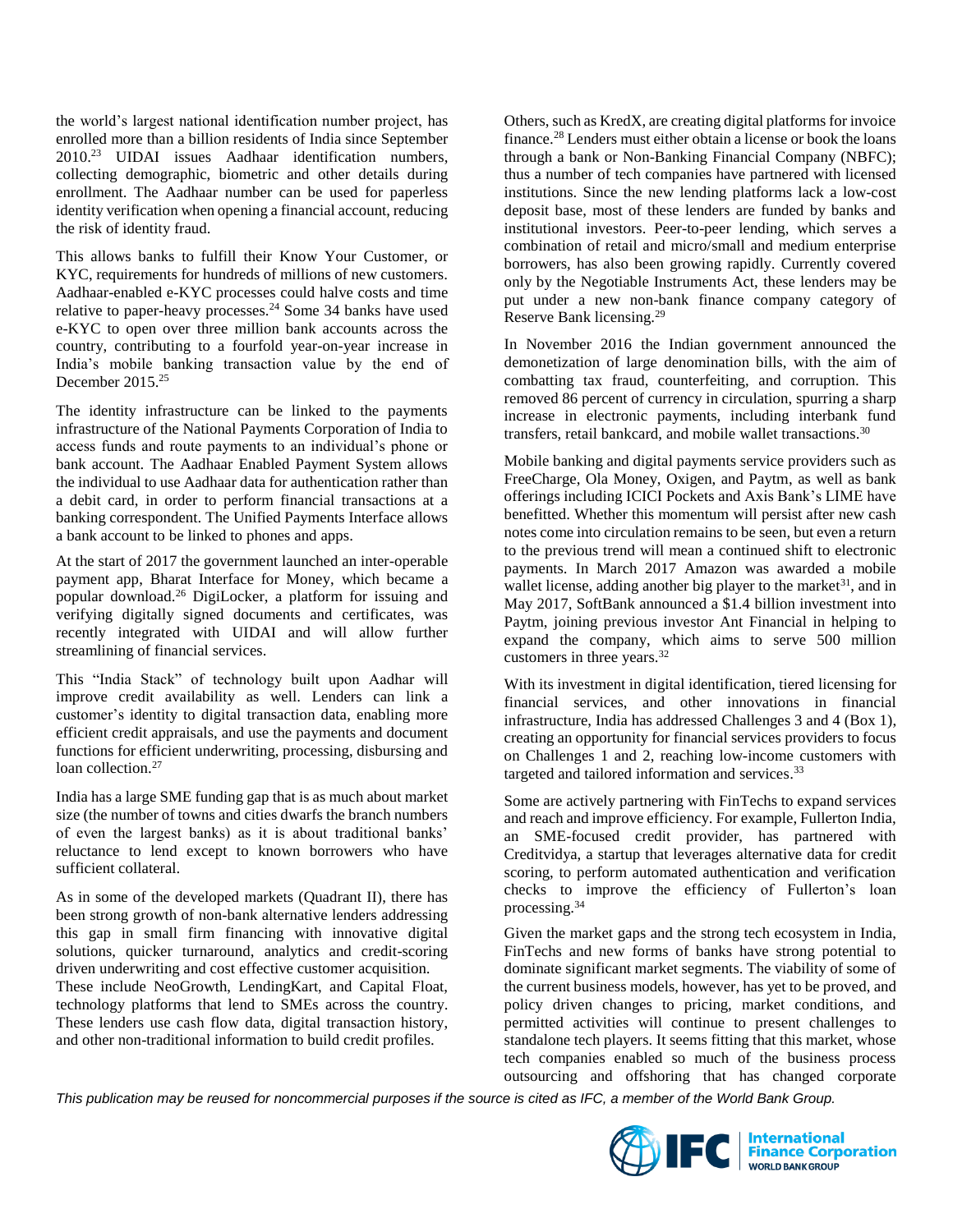operations in developed markets, is now demonstrating how banks can partner with FinTechs to reconfigure product delivery in the home market.

#### **Example 3: "Race to the Finish" (Quadrant IV) – Kenya**

An early adaptor of mobile money, <sup>35</sup> Kenya appears in Quadrant IV just below Quadrant I, highlighting the expanded reach of its financial sector thanks to Kenya's mobile-money system, M-PESA, which was launched in 2007 by Safaricom, the country's largest mobile-network operator. Mobile transactions are transforming Kenya's payments system; they hit a record \$33 billion in 2016 and accounted for 67 percent of transactions tracked by the National Payments System.<sup>36</sup>

In November 2012 Safaricom, together with Commercial Bank of Africa (CBA), introduced M-Shwari, leveraging the M-Pesa network to provide deposit and lending products directly onto a phone handset. M-Shwari grew rapidly; by 2014 it had been able to mobilize deposits of \$1.5 billion and had disbursed loans of \$277.2 million. CBA's market share of deposits rose to 6 percent in 2015 from 4.7 percent in 2012, and its share of the total number of bank accounts grew to 37 percent (12.9 million accounts) from 7 percent in 2012 (1.1 million accounts).

CBA's contribution to opening bank accounts represented close to 12 million of the total 19 million new accounts in Kenya from 2012-2015, and Equity bank accounted for another 5 million.<sup>37</sup> While M-Pesa provided the pipes for CBA's growth, the capture of value-add in financial services appeared to shift back to the banking sector.

M-Pesa has enabled a number of other advances. Innovators have built on top of the payments infrastructure provided by M-Pesa, developing merchant acquisition networks and innovative pay-as-you-go models for durable goods such as solar lights and panels. That business model innovation has now been replicated in other markets and regions, enabling microleasing of devices that can be remotely controlled and paid for.

This has resulted in a follow-on financial innovation as the solar hardware companies have become de facto leasing companies. Once a device is paid off it can become collateral for further general purpose lending. More recently, the entry of FinTechs using mobile phone data for credit scoring to extend microloans (Tala and Branch, for example) may shift the innovation lead back to the technology side.

In another play for the market, Safaricom has recently eliminated fees on low value transactions and reduced the minimum transfer amount from ten to one Kenya shilling with M-Pesa Kadogo. This essentially makes mobile money a costless cash replacement, and potentially positions Safaricom at the center of the merchant payment ecosystem.

It is still not clear who will dominate the provision of financial services in Kenya. For now, consumers are benefiting from reduced prices and increased availability of services, and a recent study has demonstrated the contribution of mobile

money to poverty reduction through increased financial resilience and improved labor prospects.<sup>38</sup>

The availability of the core payments infrastructure has enabled reconfiguration of the value chain from one in which the banking system provided savings, loan, and payments products to one in which an external payment infrastructure is interwoven into banks' products and services.

This has underpinned the success of new financial products as well as new business models in other sectors such as pay-asyou-go solar. It has also spurred development of the local innovation ecosystem, as demonstrated by a thriving community of startups, accelerators, and venture capitalists.

#### **Opportunities for Emerging Market Banks**

Globally, the digital transformation of banking services allows an expansion of access by leveraging digital channels and customer information, and a reconfiguration of product and process value chains to offer new products and serve customers more efficiently. In this new context, each of the four challenges facing emerging market digital financial transformation, as enumerated in Box 1 above, also presents opportunities.

#### **1. Low levels of formal financial services:**

Innovations such as mobile money can take hold more completely in emerging markets where there is a strong need and no incumbent service to displace. Building on the mobile money ecosystem, innovators in emerging markets have leapfrogged conventional financial infrastructures to offer a range of financial services engineered to sustainably service dispersed or low-income populations.

#### **2. Low income levels:**

Operating bank branches is expensive in emerging and developed markets alike, and the shift to digital channels helps reach more customers at lower cost across markets. The imperative for complete digital transformation from front-end customer channels, through the credit and payments engines, to servicing and processing is greater, though, in emerging markets where financial access is a goal.

In wealthier markets, mobile channels and improved processing efficiency are add-on benefits to help meet customer expectations and improve profitability. Among low-income communities, however, these are must-have features that enable the sustainable provision of financial services to lower income consumers.

#### **3. Underdeveloped technology and VC ecosystems:**

Flying under the radar of the global tech/venture capital community can create space for local innovators to serve their markets while the giants are looking elsewhere. For banks, this can also create opportunities if they can lead in introducing unique local value propositions, as CBA did with m-Shwari in Kenya.

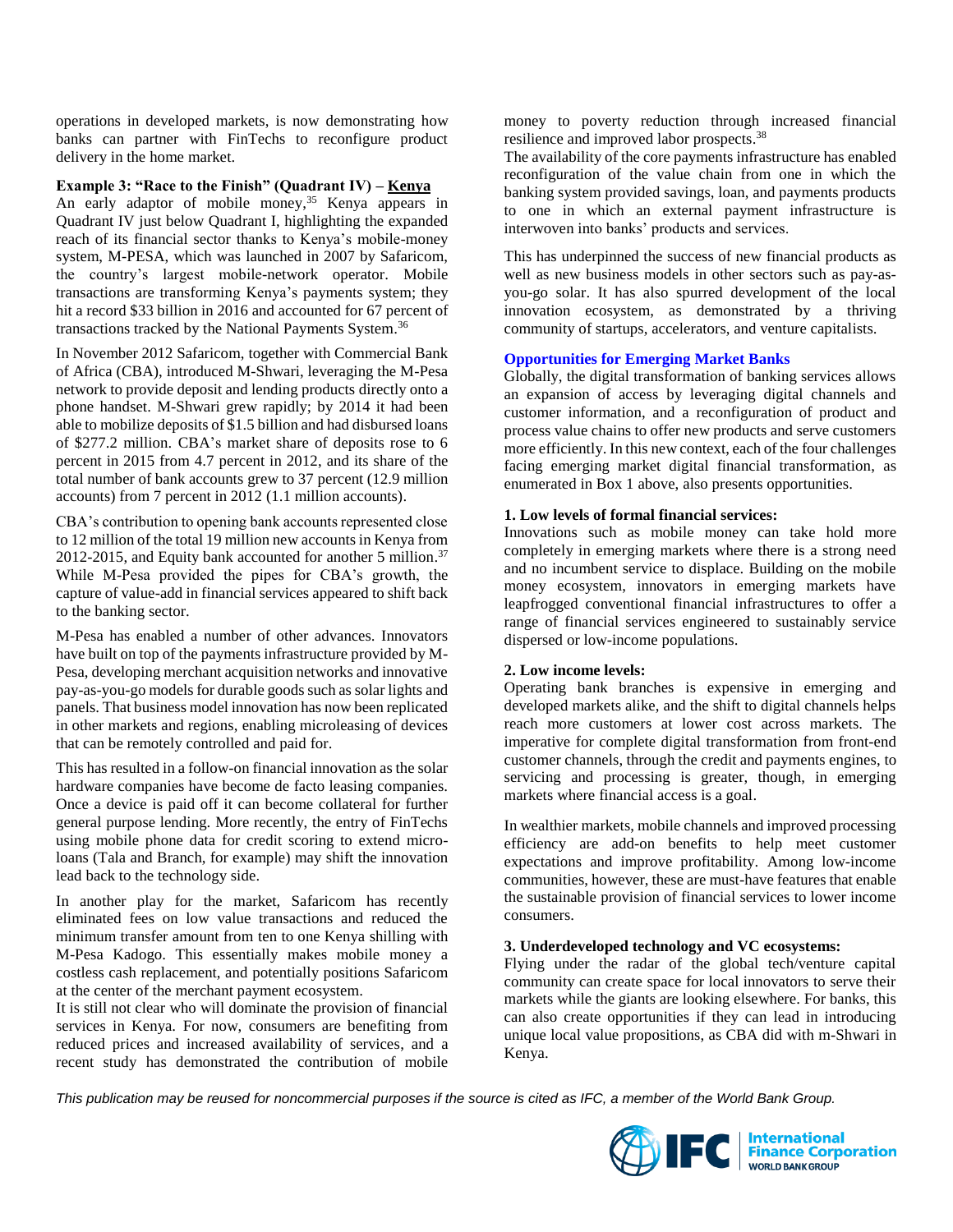#### **4. Weak infrastructure**:

While forward thinking regulators in some countries have created an environment favorable to digital financial services, whether by offering a flexible regulatory environment (Kenya) that allowed non-bank infrastructure to develop, or investing in critical identity and payments infrastructure and a tiered licensing system (India), in many countries much work remains to be done.

Where general-purpose financial infrastructure is lacking, the networks and infrastructure of incumbent banks retain significant value. The opportunity for banks is to leverage their position of already having payments, identity and trust assets in place as new infrastructure comes on-line. Banks can leverage their capital, customer bases, and brands to expand rapidly in partnership with Fintechs that can help fill gaps in banks' channels, product sets, and processing capabilities.

#### **Conclusion**

 $\overline{a}$ 

While the final structure of a digitally transformed financial services sector could take different forms, the degree to which banks continue to play a role will depend on a combination of initial conditions and adaptability.

In markets where the formal banking system is well-entrenched and had been providing reasonable services to the mass market, banks may continue to play a dominant role—even where the technology ecosystem can support significant FinTech incursions. In markets where the banking sector has lagged, FinTechs have a greater chance of taking over functions and market share.

In countries where the tech ecosystem is relatively weak, with only isolated solutions such as mobile money being offered by tech companies, banks have thus far been able to catch up. Kenya is an example where an extensive FinTech infrastructure for payments was put in place by a telecommunications company, but the financial services value add has been reclaimed by banks. Even so, an array of new entrants leveraging that technology infrastructure may shift a portion of financial services out of the banking sector.

China and India offer examples of different potential outcomes in markets where broad penetration of formal banking was low, leaving a large underserved market, while the tech ecosystems were strong. In China, where the regulator has permitted significant innovation outside the banking system, a huge number of marketplace lenders has emerged, and a number of tech companies have made significant inroads into financial services, notably in payments and investments. India has also seen a proliferation of new lenders and payment offerings.

While the marketplace lending and wallet booms in these countries may not be sustained, the big tech companies in China are well positioned to play a significant role in financial services going forward. In India, the banking regulator has taken a more conservative approach: innovators must partner with banks or obtain one of the tiered licenses now available. Convergence may be the result. As the infrastructure for digital financial services is rolled out, banks are increasingly partnering with innovators even as tech players are looking to obtain payments bank or other licenses.

Across all Quadrants in our mapping, technology enables expanded reach and the reconfiguration of product delivery in the financial sector, as it has in other industries. Market position and regulatory privilege provide a window in which banks can continue to lead in the provision of financial services in the digital age, but this window will only remain open as long as they innovate to provide what customers need. Banks don't need to accomplish all this innovation by themselves.

Banks have an opportunity to learn from the experiences of the automobile, electronics, retail, and other industries where product design, production, branding, marketing, delivery, and servicing no longer take place within a single corporate entity, but value chains have been constructed to optimize the best solution at each link.

As markets develop, more will shift to Quadrant II, in which banks partner with technology innovators to provide enhanced products and services to an ever wider customer base.

*Matthew Saal, Principal Industry Specialist and Head of Digital Finance, Financial Institutions Group, IFC (msaal@ifc.org)* 

*Susan Starnes, Strategy Officer, Financial Institutions Group, IFC [\(sstarnes@ifc.org\)](mailto:sstarnes@ifc.org)*

*Thomas Rehermann, Senior Economist, Thought Leadership, Economics and Private Sector Development, IFC (trehermann@ifc.org)*

*Challenges and Opportunities for Banks*, Presented at the Sixteenth Annual Conference on Policy Challenges for the Financial Sector - Finance in Flux: The Technological Transformation of the Financial Sector, June 1-3, 2016, Washington, DC; UBS, *Q-Series - Global Banks: Is FinTech a Threat or an Opportunity?* July 26, 2016; Dapp, Thomas F, *FinTech Reloaded – Traditional Banks as Digital Ecosystems* Deutsche Bank Research, Current Issues, June 15, 2016; Kelly Sonja – Ferenzy, Dennis – McGrath, Allyse, *How Financial Institutions and Fintechs Are Partnering for Inclusion:* 



<sup>1</sup> See World Economic Forum, *The Future of Financial Services - How Disruptive Innovations are Reshaping the Way Financial Services are Structured, Provisioned and Consumed*, WEF, Final Report, June 2015; Manyika, James – Lund, Susan – Singer, Marc – White, Olivia – Berry, Chris, *How Digital Finance Could Boost Growth in Emerging Economies*, McKinsey Global Institute, Sept 2016; Citi GPS, *Digital Disruption – How FinTech is Forcing Banking to a Tipping Point*, Citi Global Perspectives and Solutions, March 2016**;** Holtmann, Martin, *Digital Financial Services –*